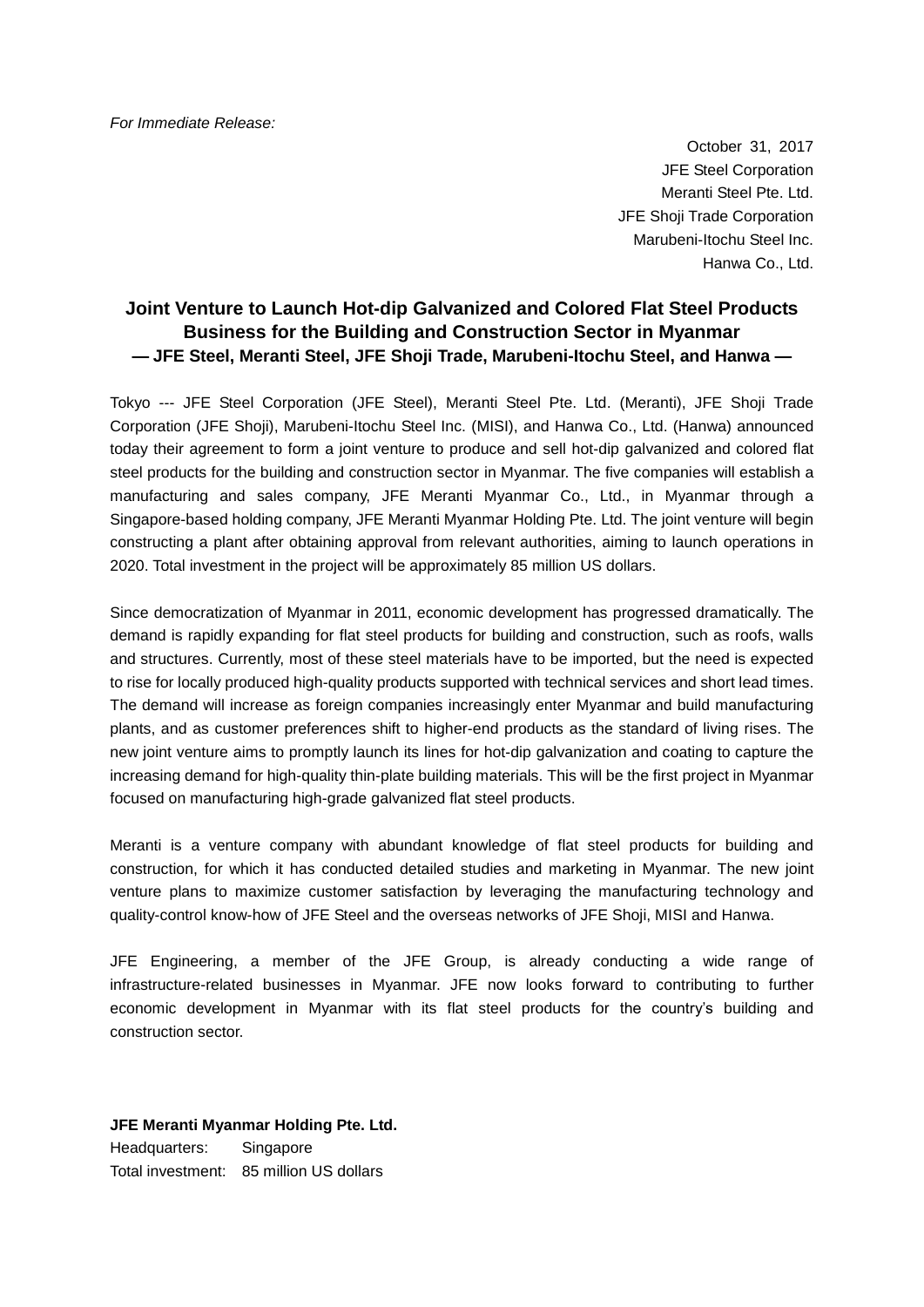Ownership: JFE Steel 35%, Meranti 20%, JFE Shoji 15%, MISI 15% and Hanwa 15% Business: Holding company

# **JFE Meranti Myanmar Co., Ltd.**

| Headquarters (planned): | Thilawa Special Economic Zone in southern Yangon, Myanmar                        |
|-------------------------|----------------------------------------------------------------------------------|
| Ownership:              | Wholly owned subsidiary of JFE Meranti Myanmar Holding Pte. Ltd.                 |
| Business:               | Manufacture and sale of flat steel products for building and construction sector |
| <b>Facilities:</b>      | Hot-dip galvanizing line (180,000 tons annual capacity)                          |
|                         | Color coating Line (100,000 tons annual capacity)                                |
| Operation               | <b>From 2020</b>                                                                 |

### **Thilawa SEZ**



# **Planned factory construction site (Thilawa SEZ)**